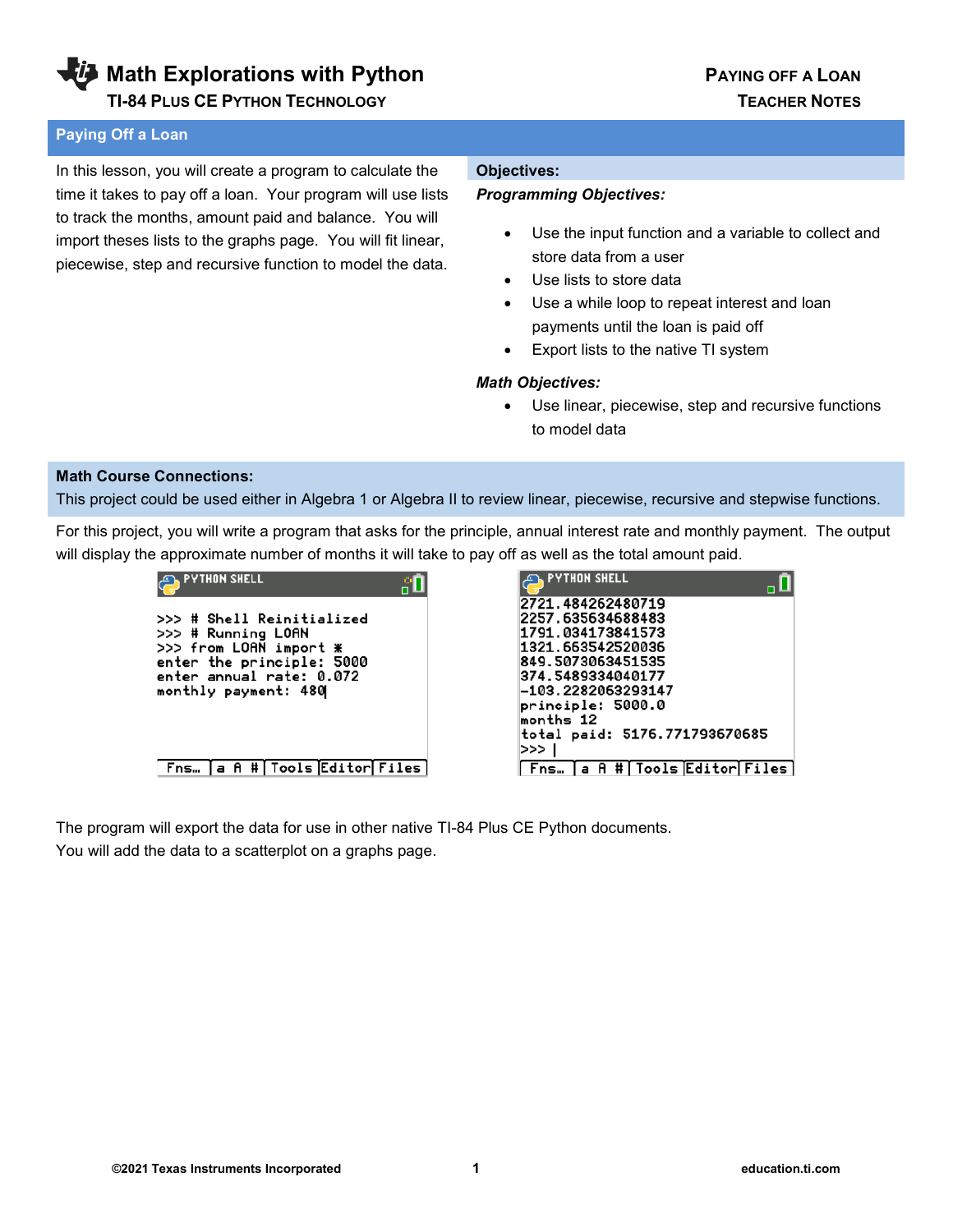# **Math Explorations with Python Community Community PAYING OFF A LOAN TI-84 PLUS CE PYTHON TECHNOLOGY TEACHER NOTES**



You will find different types of functions to model the data.



FILE MANAGER

1. Start a new Python program. Name the project **LOAN**.

This project will export lists of data. To export lists, the program will need the library ti\_system.

Select **Data Sharing** as the type. This will add the ti system library.

2. Make sure the ti system library was imported. If you forgot to select **Data Sharing**, you can go to Fns> Modul> TI System > from ti\_system import\*

*The comments, denoted by the # appear in light gray. These lines of code are optional. They do not affect how the program executes. Instead, they are notes to you, the programmer.* 

*Comments are used to describe sections of code. This can be useful when debugging or modifying a program later. They help a programmer remember the purpose for different sections of code. These comments tell you the coder; this library is used for data sharing*.

Teacher Tip: If students failed to initially include the ti system library, step 2 will not add the three lines of comments. Students may add these lines or choose to leave them out. They do not affect the code's execution.

3. For this project, assume you want to purchase a car. You have found the perfect car, but need to take out a loan.

Name=LOAN Allowed - Up to 8 characters - First character: A-Z - Remaining characters: A-Z 0-9. Data Sharing  $\Box$  Esc **Types**  $\overline{a}$ 

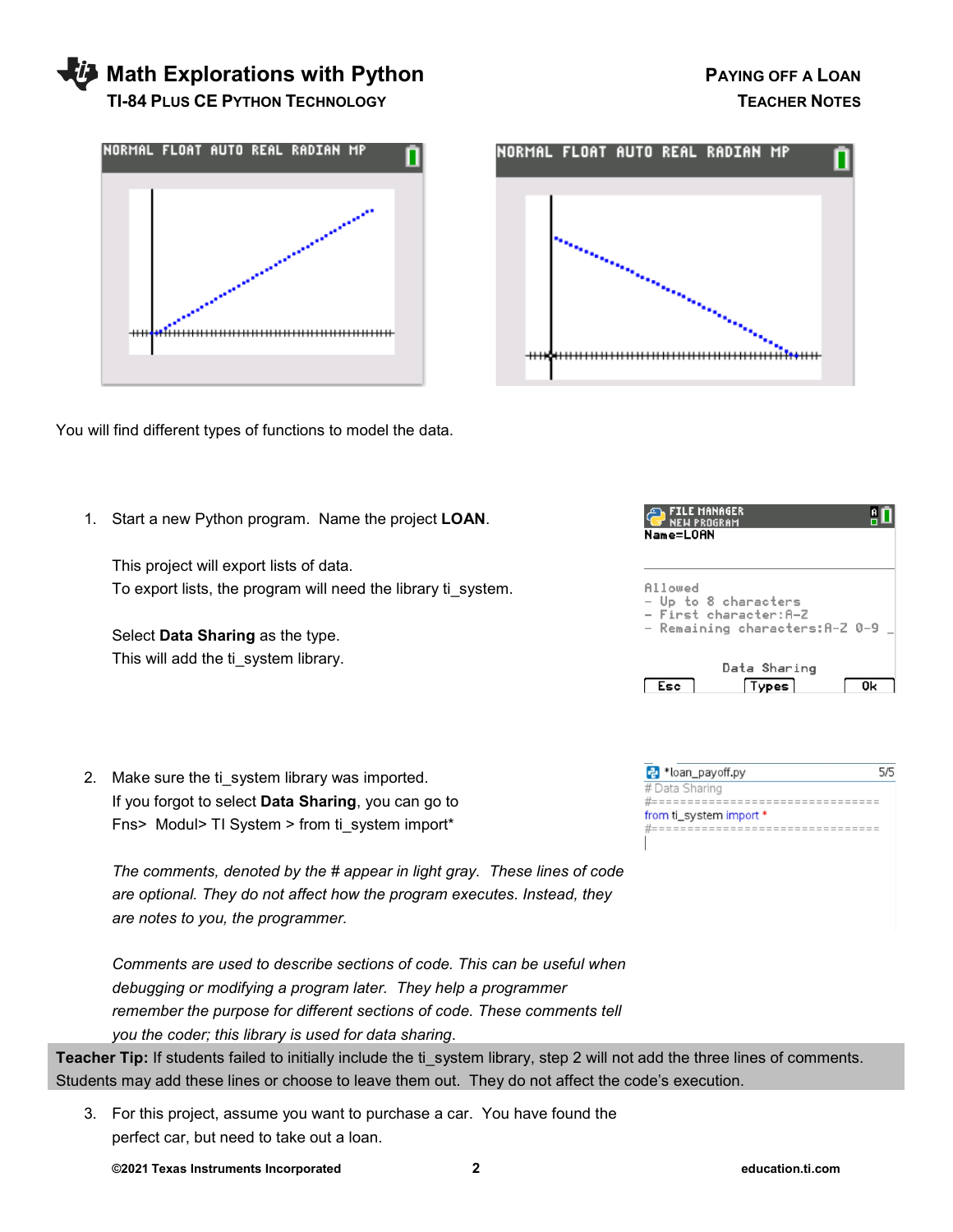| <b>Vi</b> Math Explorations with Python |
|-----------------------------------------|
| <b>TI-84 PLUS CE PYTHON TECHNOLOGY</b>  |

*What are some of the factors you need to consider when taking out a loan?* 

*What are some questions you might ask the bank?*

4. Look at your list:

*Does it include the principle, the initial amount borrowed? How about an interest rate or a monthly payment?*

A bank loan charges interest on the amount borrowed. For example, if you borrow \$10,000 with an annual interest rate of 8.9%. Each day, the loan balance increases using the following process.

| Day | Initial        | Interest                               | New Balance                  |
|-----|----------------|----------------------------------------|------------------------------|
|     | <b>Balance</b> |                                        |                              |
|     | 10000          | $1000*.089/365 = 0.23$                 | $10000 + 0.23 = 10000.23$    |
|     | 10000.23       | $1000.23$ <sup>*</sup> .089/365 = 0.23 | $10000.23 + 0.23 = 10000.46$ |
|     | 10000.46       | $1000.46*.089/365 = 0.23$              | $10000.46 + 0.23 = 10000.69$ |
|     | .              |                                        |                              |

 Each day, interest is added to the balance. This **increases** the balance.

 Each month, one payment is made. This will **decrease** the balance.

 This process of adding interest and making a payment are repeated until the balance is zero.

5. The first step to create your loan calculation program is to ask the user for the **principle**, the **annual interest rate** and the **monthly payment**.

To request information, use **input("Enter question here").** You will store this information in a variable with a descriptive name.

The statement:

principle = input("Enter the principle amount: ")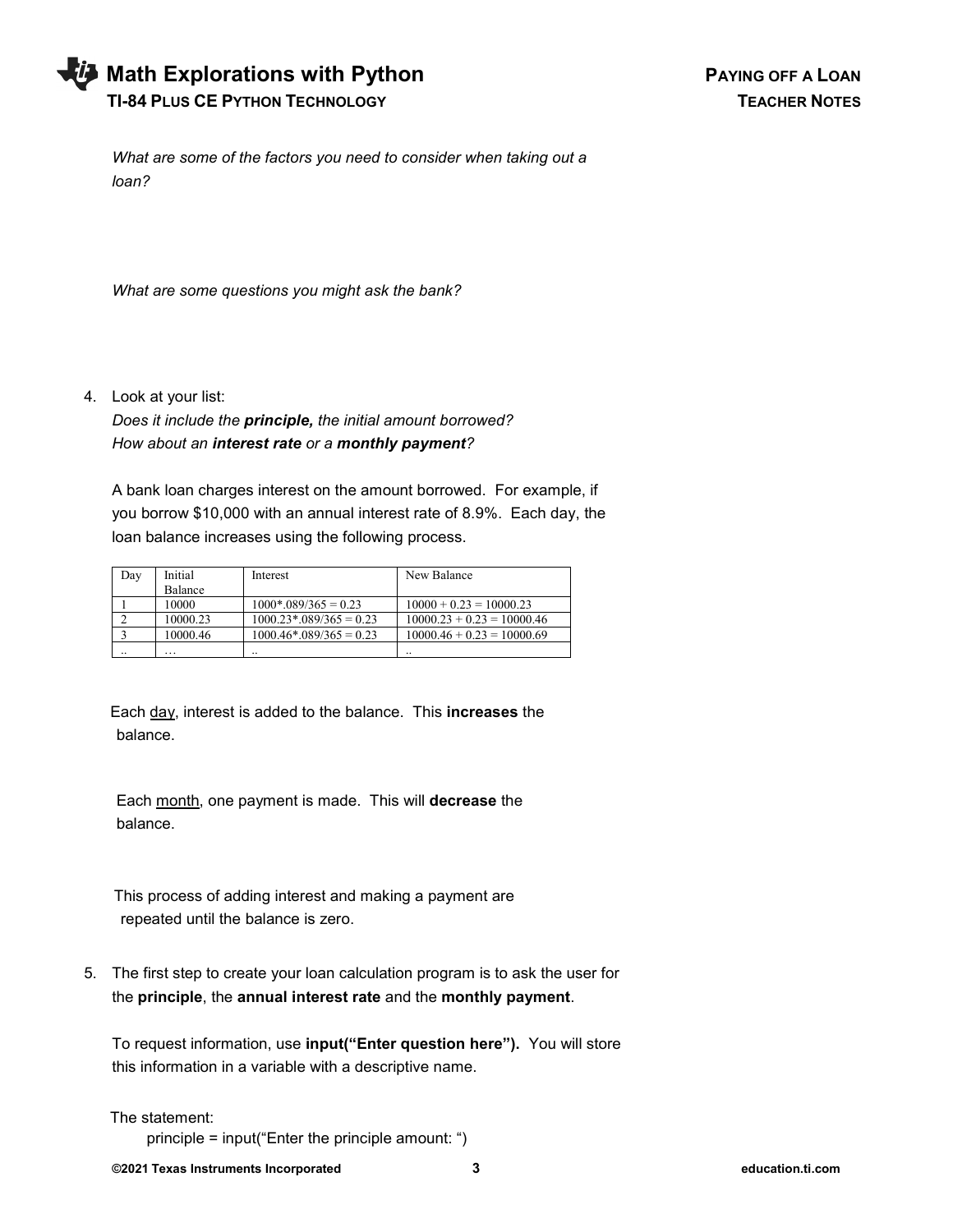# **Math Explorations with Python Community Community PAYING OFF A LOAN**

### **TI-84 PLUS CE PYTHON TECHNOLOGY TEACHER NOTES**

 will ask the user the question then store the answer as characters.

 Use the command float()to store the principle as numbers instead of characters.

### **principle = float(input("Enter the principle amount: "))**

 The equation above asks the question and stores the result as a number.

> Fns> Type> float() Fns> I/O > input()

Write 3 lines of code.

- 1. Ask for the principle, store the value in **principle.**
- 2. Ask for the annual interest rate, store it as **arate**.
- 3. Ask for the monthly payment and store it as **payment.**

The picture to the right shows the first line of code.

 \*\*\*Tech Tip\*\*\* Using the [a A #] menu by pressing the [window] button might help when typing text.

6. The program will calculate the total amount paid at the end of the loan.

Create and set a variable **total** to zero. This variable will store the total amount paid.

total  $= 0$ 



principle=float(input("enter the  $principle: "))$ 

.П

EDITOR: LOAN

PROGRAM LINE 0010 # Data Sharing

from ti\_system import \*

| <b>EDITOR: LOAN</b><br><b>PROGRAM LINE 0007</b>   |
|---------------------------------------------------|
| # Data Sharing                                    |
| from ti_system import *                           |
| principle=float(input("enter the                  |
| principle: "))<br>arate=float(input("enter annual |
| rate: "))                                         |
| payment=float(input("monthly pay<br>ment: "))     |
| total=0                                           |
|                                                   |
| Fns…  a A # Tools  Run   Files                    |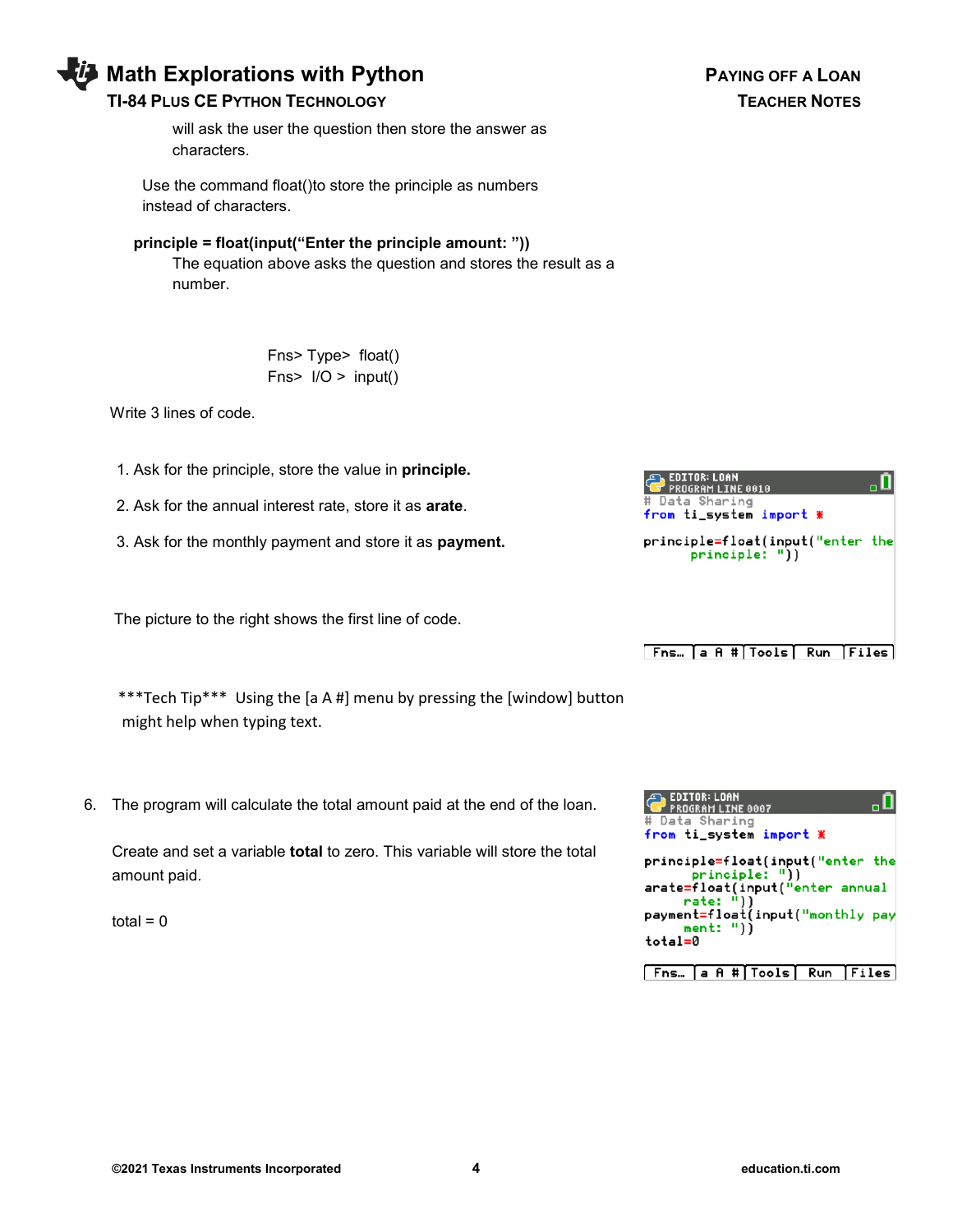# 8. Store the principle in a variable named balance.

each month and the number of months.

[a A #] menu, press the [window] button

Make the initial value in each list 0.

Create lists **m\_balance**, **m\_total**, and **m\_count**.

balance = principle

Principle will stay a constant value, the initial amount borrowed.

7. Use lists to store each month's balance, the total paid as of the end of

Add a comment to remind you the purpose of these lists:

Balance will increase each day with interest. It will decrease each month with a payment.

- 9. Each month, approximately 30 days of interest are added to the balance. One payment is made.
	- a. Use the variables **balance** and **arate**, write an expression that represents the new balance after one day of interest.

b. Modify your expression to represent the balance after 30 days of interest.

c. Modify your expression to remove one payment for the balance after 30 days of interest.

# **Math Explorations with Python Communist Communist PAYING OFF A LOAN TI-84 PLUS CE PYTHON TECHNOLOGY TEACHER NOTES**



| EDITOR: LOAN<br><b>PROGRAM LINE 0015</b><br>payment=float(input("monthly pay<br>ment: "))<br>total=0 |  |
|------------------------------------------------------------------------------------------------------|--|
| #lists store monthly data<br>m_balance=[0]<br>m_total=[0]<br>m_count=[0]                             |  |
| balance=principle                                                                                    |  |
| Fns…  a A # Tools  Run  Files                                                                        |  |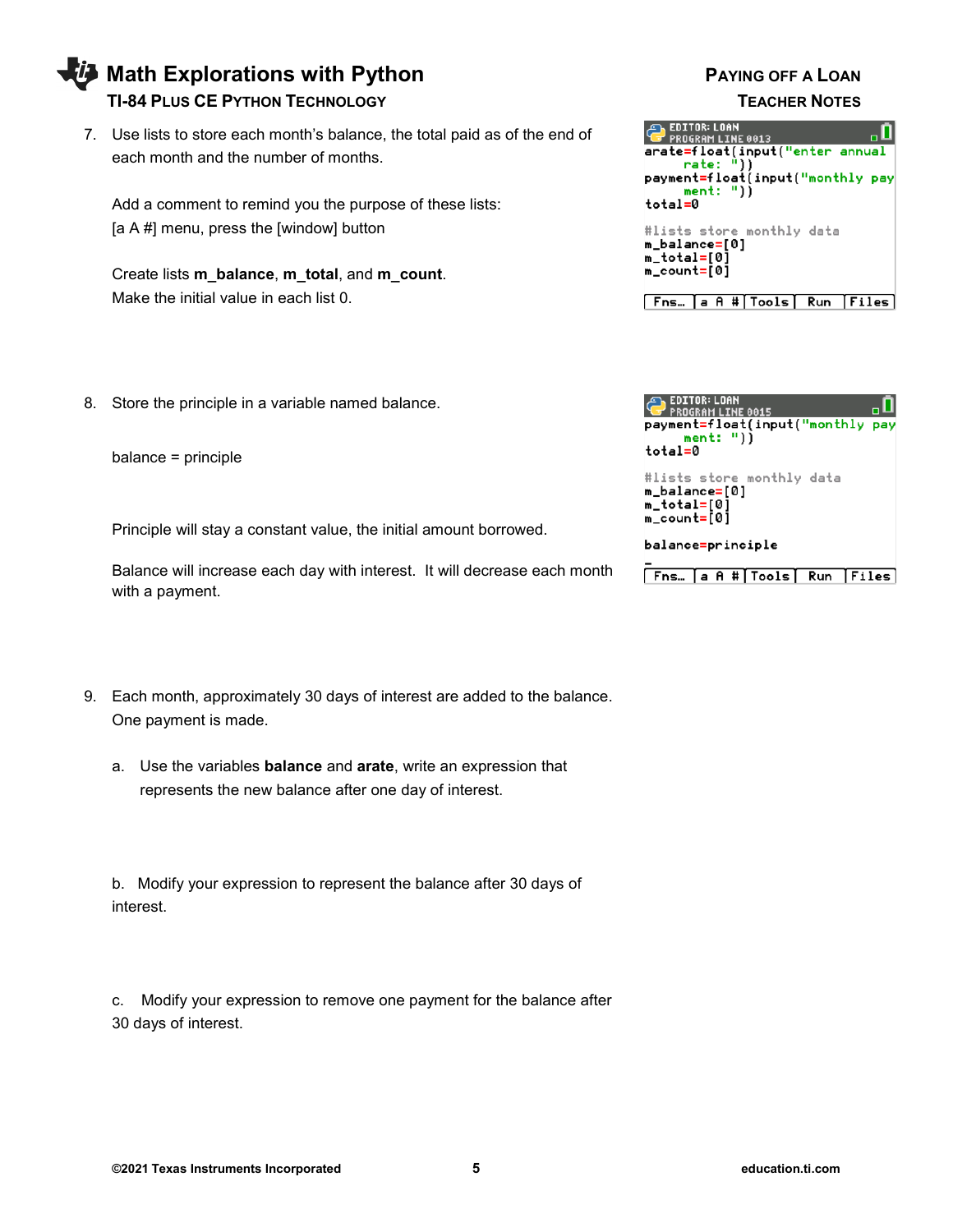

- 10. Do your expressions look similar to the ones below?
	- a. balance + balance\*arate/365 or balance $*(1 + \text{arate}/365)$
	- b. balance\* $(1 + \text{arate}/365)^{30}$
	- c. balance\*(1 + arate/365) $30 -$  payment
- 11. While the balance is greater than zero, the loan will increase by the interest and decrease by the payment.

 Add a while statement to calculate and print the monthly balance.

while balance > 0:

balance = balance $*(1 + \text{arate}/365)$  \*\*30 – payment print(balance)

Fns> Ctl > while

Fns> I/O> print

\*Note: In python, use \*\* to represent the ^ symbol for exponents.

 The code inside the while loop is indented two spaces. In Python, the indent is used to denote the lines that should be included in the loop. Make sure both lines of code are indented two spaces. The TI-84 CE Python prints two diamonds,  $\bullet\bullet$ , to visually show the indentation.

12. Let's check your code so far. In large projects such as this one, programmers execute the code often to check for errors.

Execute the program. Run

Set: Principle = 1000

**©2021 Texas Instruments Incorporated 6 education.ti.com**



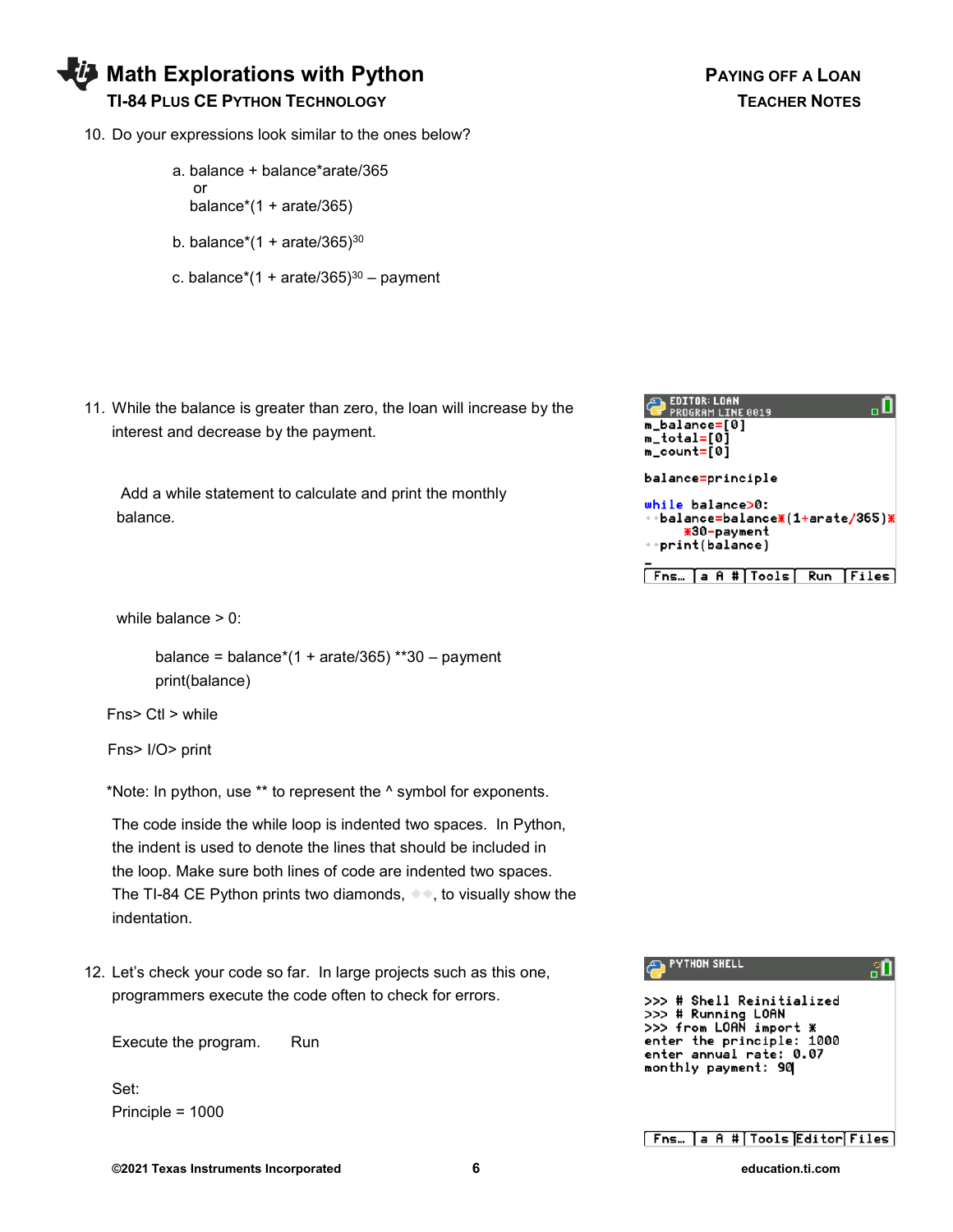# **Math Explorations with Python PAYING OFF A LOAN TI-84 PLUS CE PYTHON TECHNOLOGY TEACHER NOTES**

Annual Rate = 0.07 (Make sure you enter 0.07 for 7%) Monthly Payment = 90

Make sure the output matches the output to the right.

*\*\*It's ok if you get stuck in an infinite loop\*\* You just need to know how to get out:*

 On the handheld calculator, hold down the On button for a few seconds.

13. Look at the example on the right. Notice the final balance is negative. What does a negative balance indicate?





14. The negative balance indicates an overpayment on the last payment. The last payment was more than the balance owed.

To find the total for the payments made, each time through the loop, the payment should be added to the total.

After the loop, the amount overpaid on the balance should be subtracted from the balance.

- a. Add one line of code in the loop to add the payment to the total.
- b. After the loop, add a line of code to remove the overpaid amount from the total.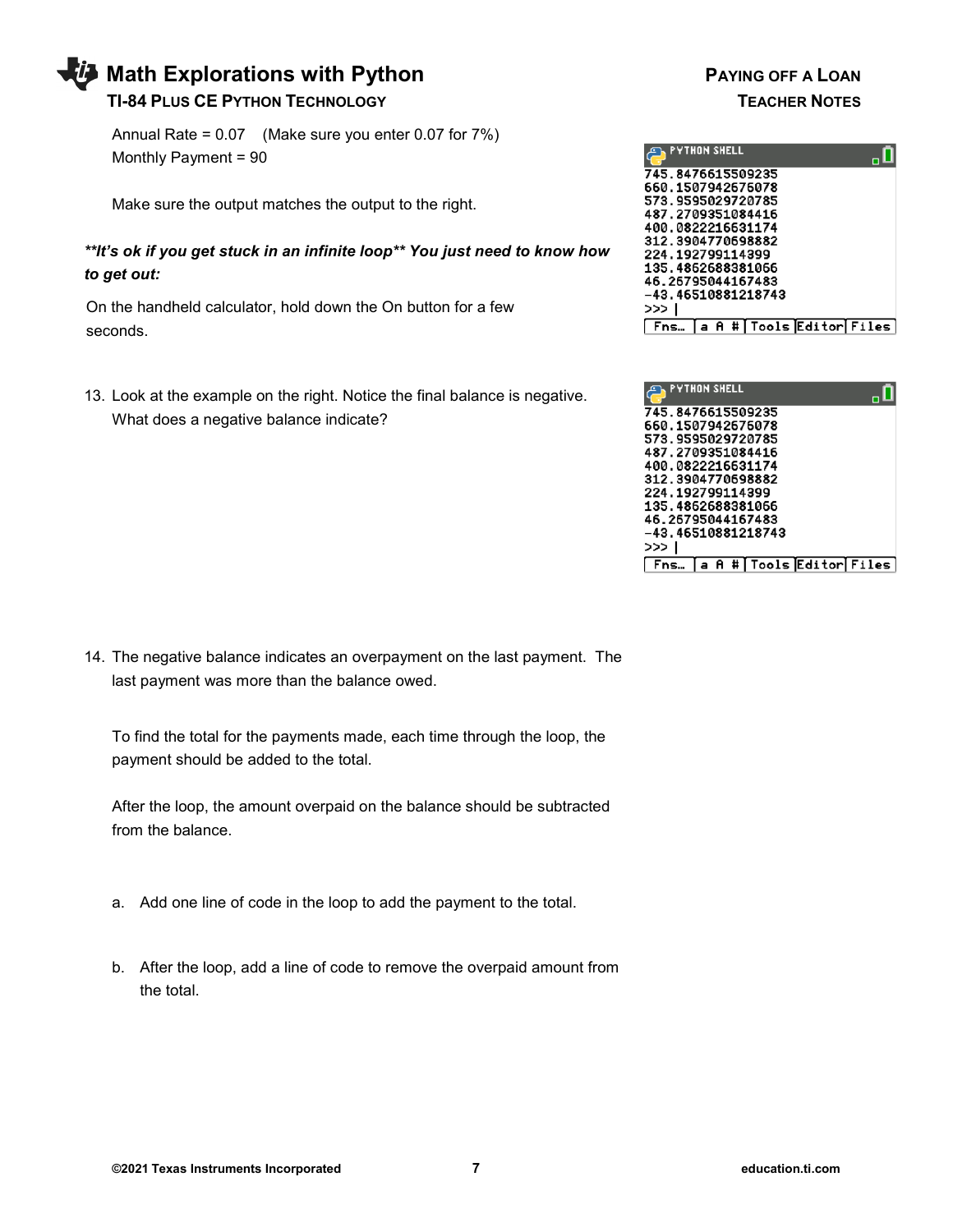# **Math Explorations with Python Communist Communist PAYING OFF A LOAN**

#### **TI-84 PLUS CE PYTHON TECHNOLOGY TEACHER NOTES**

15. Does your code look similar to the code on the right?

In Python, the line  $total = total + payment$ 

can be written as total += payment

The line  $total = total + balance$ can be written as total += balance

The format used is up to the programmer's preference.

16. The program uses a loop to repeatedly add daily interest and make a monthly payment. The balance value is replaced each time through the loop. The total is also replaced each time through the loop.

Use lists to keep track of each balance and each payment total.

Add three blank lines at the beginning of the loop.

Use the append() function to add each balance to a list of balances in the list m\_balance.

Add: m balance.append(balance)

Use the append() function to add each month's total . Add: m\_balance.append(total)

Fns> Lists> append

| EDITOR: LOAN<br><b>PROGRAM LINE 0021</b><br>m_count=[0]                                                                              |
|--------------------------------------------------------------------------------------------------------------------------------------|
| balance=principle                                                                                                                    |
| while balance>0:<br>÷balance=balance⋇(1+arate/365)⋇<br>*30-payment<br>print(balance)<br>∘∘total=total+payment<br>total=total+balance |
| #IToolsI<br>A<br>Run<br>Fns…                                                                                                         |

| EDITOR: LOAN<br>PROGRAM LINE 0023               |
|-------------------------------------------------|
| balance=principle                               |
| while balance>0:                                |
|                                                 |
| ∘balance=balance⋇(1+arate/365)⋇<br>*30-payment  |
| $\cdot$ print(balance)<br>∘∘total=total+payment |
| total=total+balance                             |
| [Fns… [a A #[Tools] Run [Files]                 |

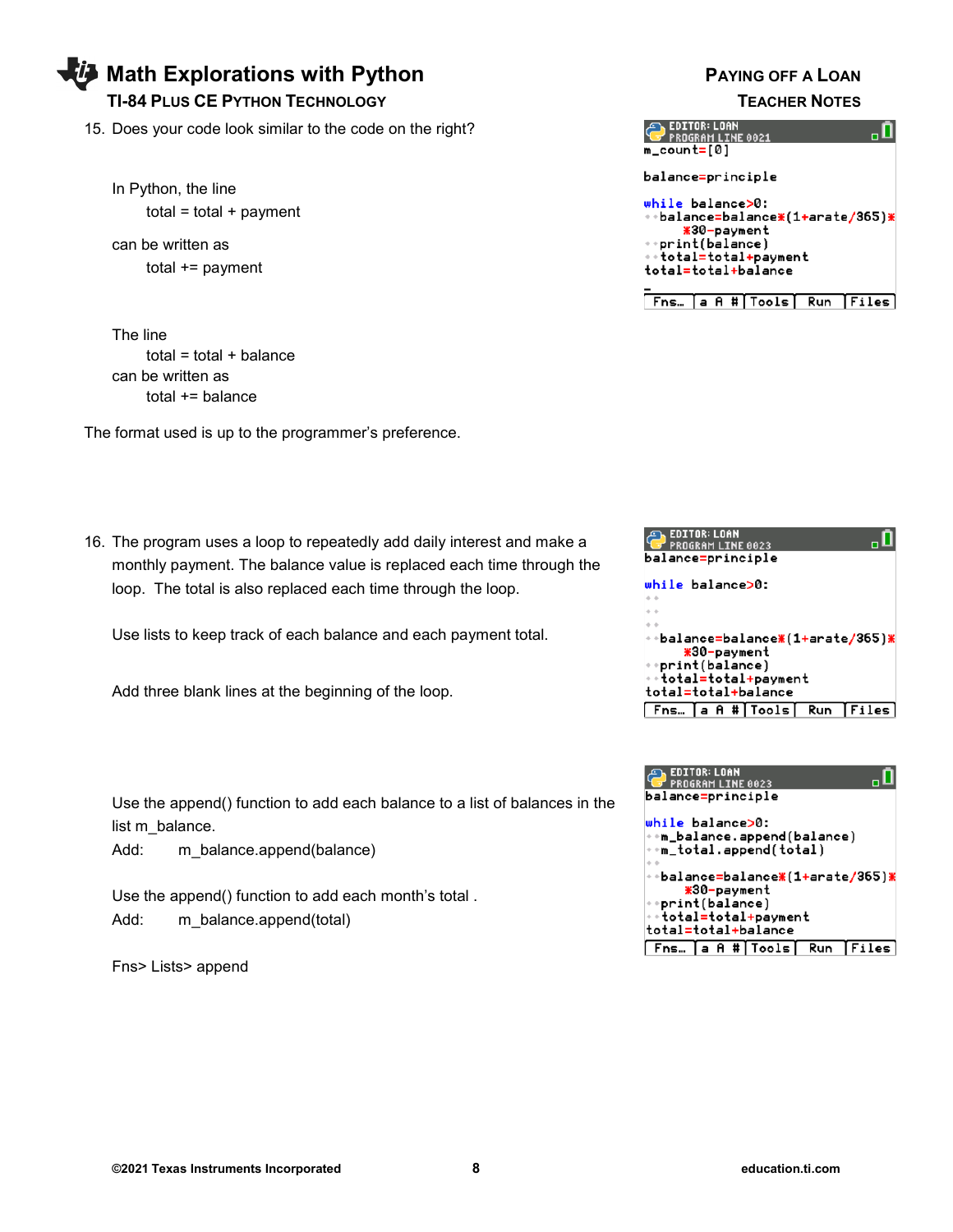# **Math Explorations with Python Community Community PAYING OFF A LOAN TI-84 PLUS CE PYTHON TECHNOLOGY TEACHER NOTES**

17. This list m\_count will keep track of the number of months by keeping the values 0, 1, 2… Initially, the code stored 0 in the list m\_count. That means the length of the list m\_count is one.

Each time through the loop, the line m\_count.append(len(m\_count))

will add the length of the list to the list each time through the loop.

Fns> > Lists> len

18. After the loop, the balance is zero.

Add the 0 balance to the m\_balance list. Add the final total amount paid to the m\_total list. Add one more month to the m\_count list.

m\_balance.append(0) m\_total.append(total) m\_count.append(len(m\_count))

19. Add three print statements.

One statement should print the initial amount borrowed.

The second statement should print the number of months it took to pay back the loan. The last item in the list m\_count contains the last month. To access the last month in the list, use m\_count[-1].

The last statement should print the total amount spent to pay back the loan.

#### **Fns> I/O> print()**

20. Use the program to answer the following questions.

If you borrow \$15,000 at an annual interest rate of 6% and make monthly payments of \$300, how many months does it take to pay off the loan? What is the total amount paid back?

|                                                        | EDITOR: LOAN<br>PROGRAM LINE 0019 |                                |  |                                                   |
|--------------------------------------------------------|-----------------------------------|--------------------------------|--|---------------------------------------------------|
| balance=principle                                      |                                   |                                |  |                                                   |
| while balance>0:                                       |                                   |                                |  |                                                   |
| $m\_balance.append(balance)$<br>⊕m_total.append(total) |                                   |                                |  |                                                   |
|                                                        |                                   |                                |  |                                                   |
|                                                        |                                   | ·•m_count.append(len(m_count)) |  |                                                   |
|                                                        |                                   |                                |  | ∘⇒balance=balance <b>*(1+</b> arate/365) <b>*</b> |
|                                                        | <b>*30-payment</b>                |                                |  |                                                   |
|                                                        | *print(balance)                   |                                |  |                                                   |
| ∘÷total=total+payment                                  |                                   |                                |  |                                                   |
| total=total+balance                                    |                                   |                                |  |                                                   |
|                                                        |                                   | Fns… a A # Tools  Run          |  | [Files                                            |



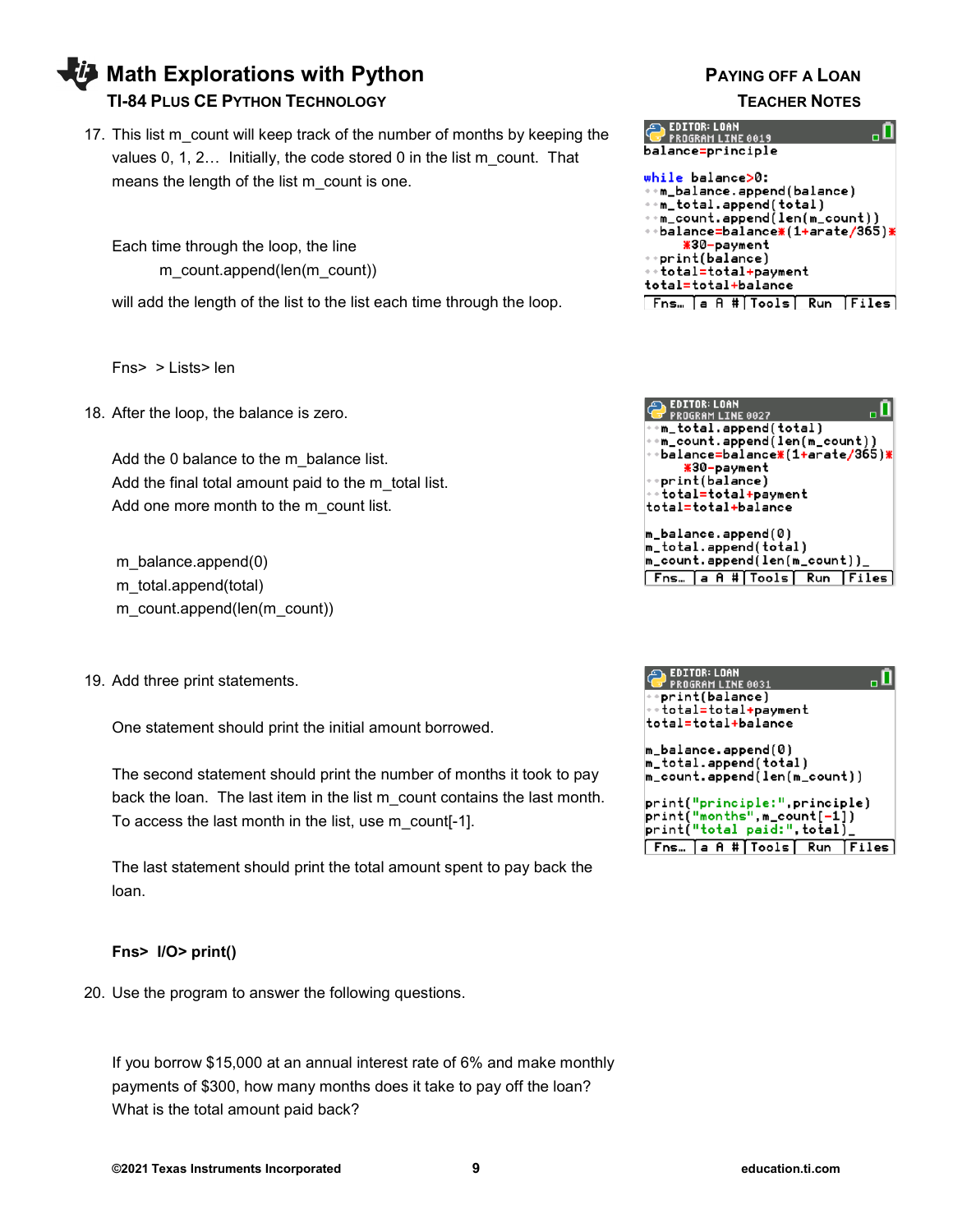| <b>Vi</b> Math Explorations with Pythor |
|-----------------------------------------|
| <b>TI-84 PLUS CE PYTHON TECHNOLOGY</b>  |

If you borrow \$15,000 at an annual interest rate of 6% and make monthly payments of \$400, how many months does it take to pay off the loan? What is the total amount paid back?

21. Export the lists using the store\_list() command from the ti\_system library. This will allow you to use the lists on non-Python pages.

#### **Fns> Modul> TI System> store\_list**

Export all three lists.

Store:

m balance in list1 m\_total in list2 m\_count in list3

22. Execute the program for a \$20,000 loan with 8% annual interest and a \$500 monthly payment.

Exit the Python Shell and Editor.  $[2^{nd}]$  Quit  $[Ok]$ 

23. Recall m\_count is stored in L3 and m\_total is stored in L2.

You will plot the month count as the independent variable on the x-axis and the month total as the dependent variable on the y-axis.

Check your Stats Plots setting. Turn only Plot 1 On. [2nd] Statplot

For Plot 1: Turn the Plot On Choose scatter plot for the type. Add L3 as the independent variable (xlist) Add L2 as the dependent variable (yList)

| <b>EDITOR: LOAN</b><br>PROGRAM LINE 0035                                                   |
|--------------------------------------------------------------------------------------------|
| m_total.append(total)                                                                      |
| m_count.append(len(m_count))                                                               |
| print("principle:",principle)<br>print("months",m_count[-1])<br>print("total paid:".total) |
| store_list("1",m_balance)<br>store_list("2",m_total)<br>store_list("3".m_count)_           |
| <b>Fns… a A # Tools Run Files</b>                                                          |

| <b>PYTHON SHELL</b>                                                                                                                                           |
|---------------------------------------------------------------------------------------------------------------------------------------------------------------|
| >>> # Shell Reinitialized<br>>>> # Running LOAN<br>>>> from LOAN import<br>業<br>enter the principle: 20000<br>enter annual rate: 0.08<br>monthly payment: 500 |
| Fns…  a A # Tools Editor Files<br>NORMAL FLOAT AUTO REAL RADIAN MP                                                                                            |
| STAT PLOTS<br>iBPlot1…On                                                                                                                                      |
| lzić La<br>$L_{2}$<br>o                                                                                                                                       |
| 2:Plot2…0ff<br>last La L<br>L <sub>2</sub><br>۰                                                                                                               |
| 3:Plot3…0ff                                                                                                                                                   |
| lest La Libraria<br>۰                                                                                                                                         |
| 4:PlotsOff                                                                                                                                                    |
| 5:PlotsOn                                                                                                                                                     |
|                                                                                                                                                               |
|                                                                                                                                                               |

| NORMAL FLOAT AUTO REAL RADIAN MP  |  |
|-----------------------------------|--|
| Plota Plot2 Plot3                 |  |
| $\blacksquare$ Off                |  |
| Type:⊠ヒ⊾����に                     |  |
| Xlist:L3                          |  |
| Ylist:L2                          |  |
| Mark :o + <b>d</b><br>Color: BLUE |  |
|                                   |  |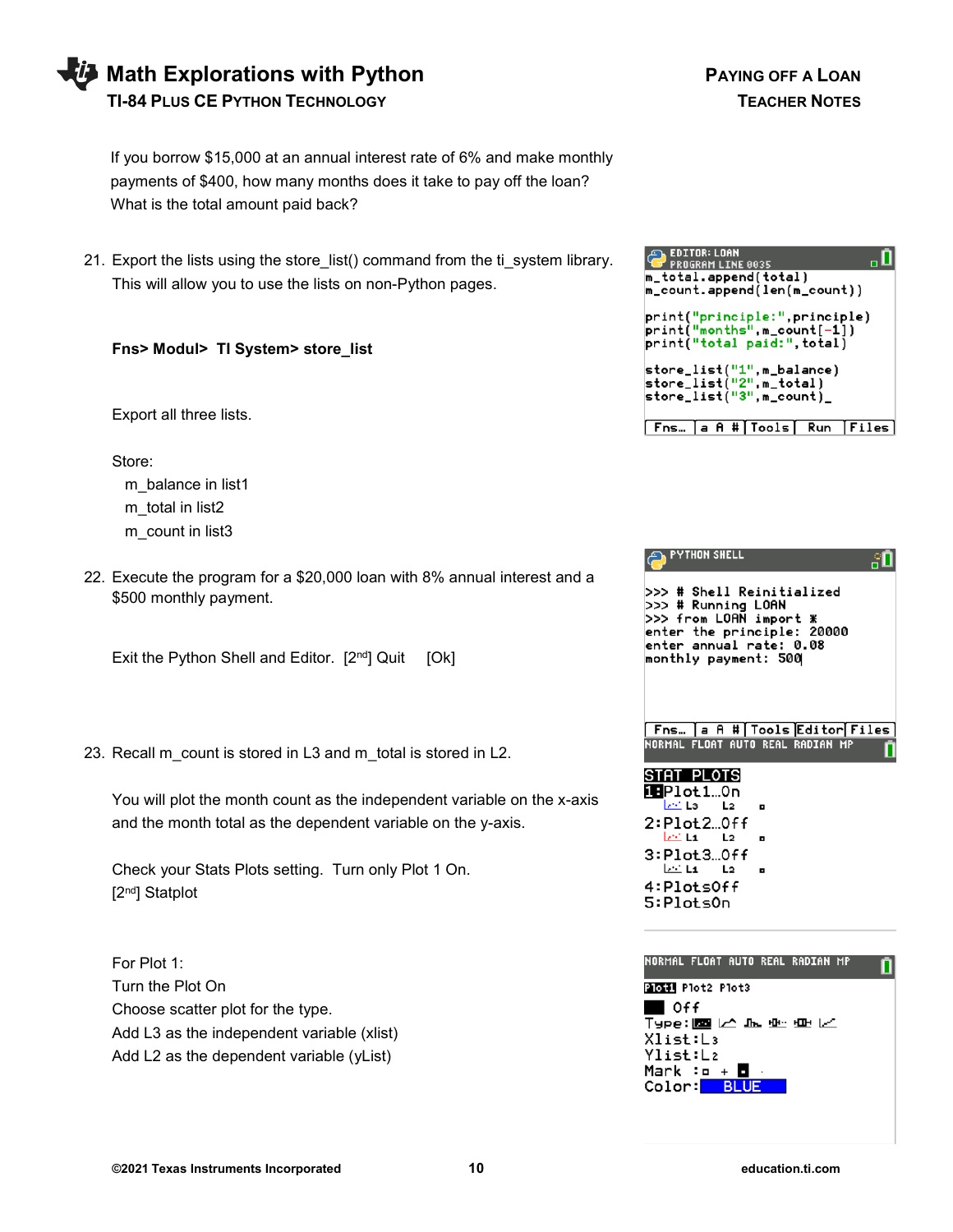# **Math Explorations with Python PAYING OFF A LOAN TI-84 PLUS CE PYTHON TECHNOLOGY TEACHER NOTES**

24. Go to y=. Clear the functions.

25. Graph the data.

The graph scale is set to the settings from your last graph. To fit the window to your data press [zoom]. Choose ZoomStat. This will automatically set the x-axis and y-axis based on your data.





26. Use the [trace] feature to complete the table below:

| m_count        | m_total |
|----------------|---------|
| 0              |         |
|                |         |
| $\overline{2}$ |         |
| 3              |         |
| 4              |         |
| 5              |         |

**©2021 Texas Instruments Incorporated 11 education.ti.com**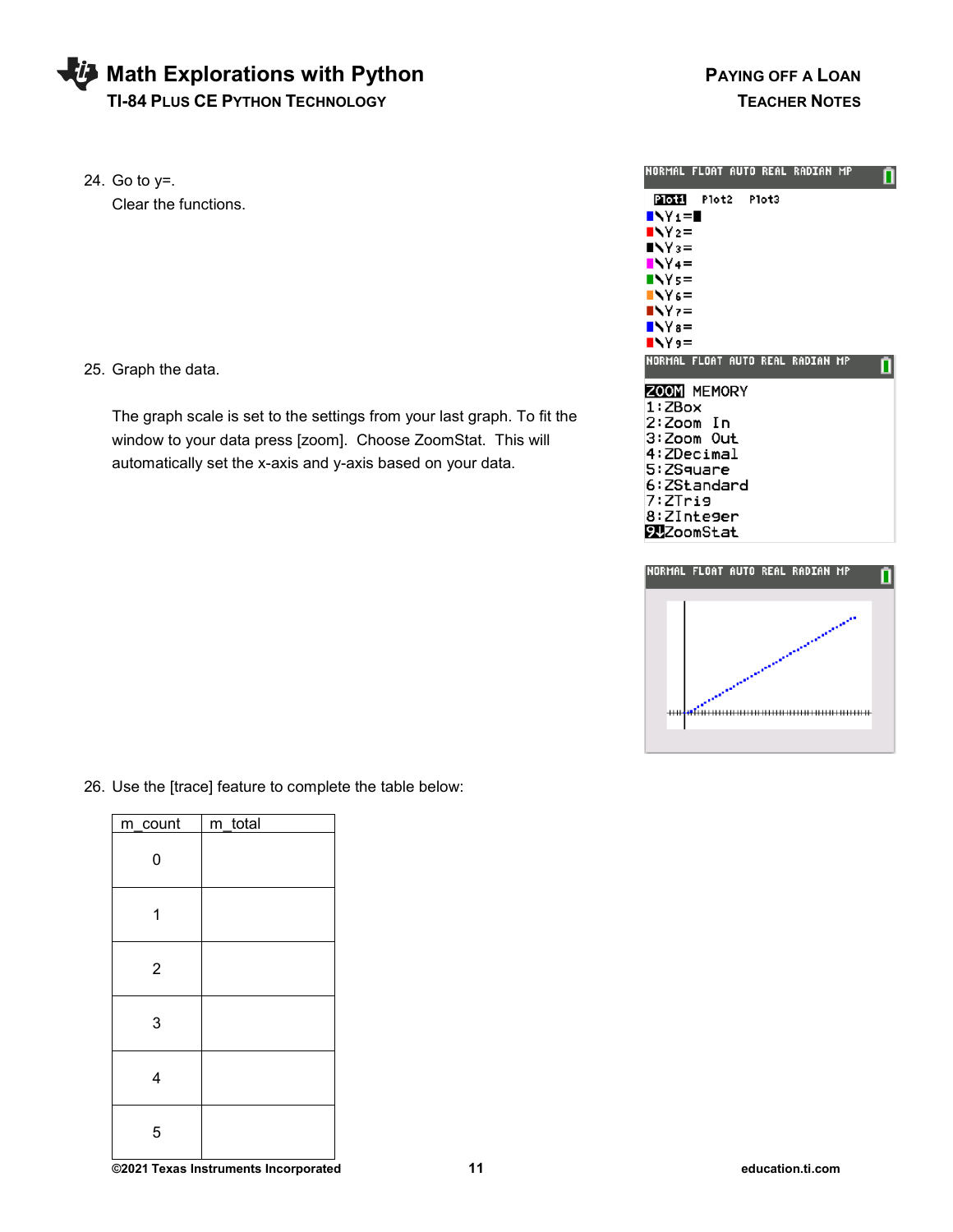| <b>Vi</b> Math Explorations with Python |
|-----------------------------------------|
| <b>TI-84 PLUS CE PYTHON TECHNOLOGY</b>  |

What is the total amount repaid?

Identify the **domain** for this problem.

Identify the **range** for this problem.

| 27. Press $[y=]$                                                                                                                     | INORMAL FLOAT AUTO REAL RADIAN MP                                    |
|--------------------------------------------------------------------------------------------------------------------------------------|----------------------------------------------------------------------|
| Menu> Graph Edit/Entry> Function.                                                                                                    | Plot1<br>Plot2<br>Plot3<br>$\blacksquare$<br>N <sub>2</sub><br>$N =$ |
| a. Write a linear equation to model the data.<br>Enter your equation into the calculator.<br>Verify it matches the data in the graph | $N4=$<br>$N =$<br>$N =$<br>$N =$<br>$N =$<br>$N =$                   |

 b. Write the equation to a piecewise function that models the data. Enter your equation into the calculator. Verify it matches the data in the graph

 c. Write a step function to model the data. Enter your equation into the calculator. Verify it matches the data in the graph

 d. Write a recursive function to model the data. *(Change the graph from function to sequence. [Mode] contains the Function/Seq option)* Enter your equation into the calculator.

Verify it matches the data in the graph

 Look at the functions written above. Which function(s) would you pick to model the data? Explain why you picked this function(s).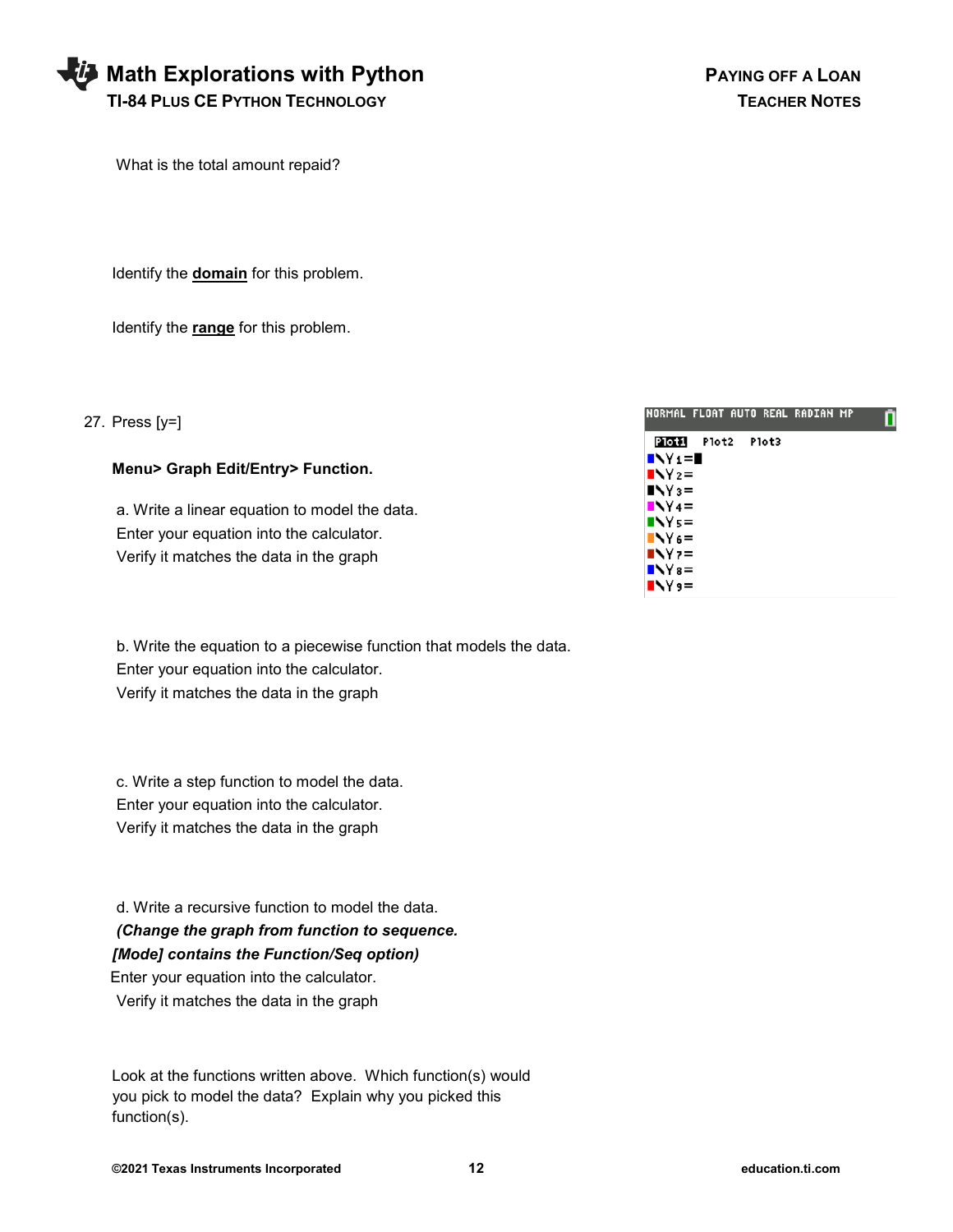## **Math Explorations with Python Property Constructs A PAYING OFF A LOAN**

### **TI-84 PLUS CE PYTHON TECHNOLOGY TEACHER NOTES**

 List one of the functions above you would not use to model the data. Explain why you picked this function.

#### **Teacher Tip:**

To graph a piecewise function such as f(x) =  $\begin{cases} x + 8, x < 5 \\ x^2 - 5, x > 6 \end{cases}$  $x^2 - 5$ ,  $x > 6$ , type  $y1 = (x+8)^*(x<5) + (x^2 - 5)^*(x>6)$ 

To graph a stepwise function such as  $f(x) = [x]$ , type  $y1 = int(x)$  int can be found in the [MATH] menu.

28. Change the plotted ylist to m\_balance. Remember m\_balance is stored in L1.

Adjust the window to fit the new data. [zoom] ZoomStat

| NORMAL FLOAT AUTO REAL RADIAN MP               |
|------------------------------------------------|
| PIOLI Plot2 Plot3                              |
| Oπ Off                                         |
| Type:國区區所更区                                    |
| Xlist:La                                       |
| Ylist∶Lı∎                                      |
| Mark :o + <b>O</b><br>Color: <mark>BLUE</mark> |
|                                                |
|                                                |
|                                                |



29. Use the [trace] feature to complete the table below:

| m count        | m balance |
|----------------|-----------|
| 0              |           |
|                |           |
| $\overline{2}$ |           |
| 3              |           |
|                |           |
|                |           |